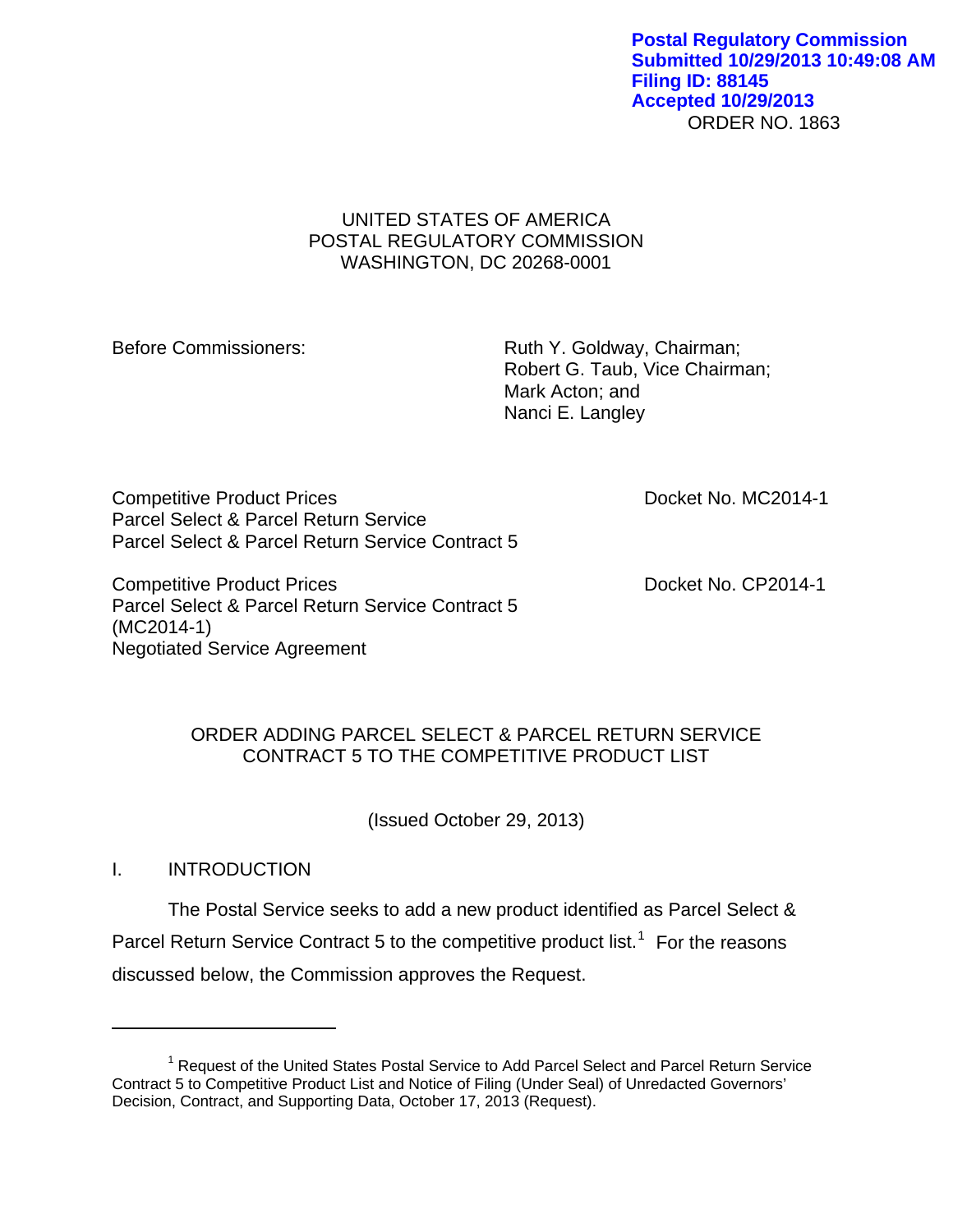#### II. BACKGROUND

 $\overline{a}$ 

On October 17, 2013, in accordance with 39 U.S.C. § 3642 and 39 C.F.R. § 3020.30 *et seq.*, the Postal Service filed the Request, along with supporting documents. In the Request, the Postal Service asserts that Parcel Select & Parcel Return Service Contract 5 is a competitive product that establishes rates "not of general applicability" within the meaning of 39 U.S.C. § 3632(b)(3). Request at 1. The Postal Service further asserts that the prices and classification underlying the contract are supported by Governors' Decision No. 11-6.<sup>[2](#page-1-0)</sup> Among the supporting documents, the Postal Service included a copy of Governors' Decision No. 11-6, a contract related to the proposed new product, proposed changes to the competitive product list, a statement supporting the Request, and a certification of compliance with 39 U.S.C. § 3633(a). In addition, the Postal Service submitted an application for non-public treatment of materials to maintain redacted portions of Governors' Decision No. 11-6, the contract, customer-identifying information, and related financial information filed under seal. *Id.* Attachment F.[3](#page-1-1)

On October 18, 2013, the Commission issued an order establishing the two dockets, appointing a Public Representative, and providing interested persons with an opportunity to comment.[4](#page-1-2)

<span id="page-1-0"></span><sup>&</sup>lt;sup>2</sup> Decision of the Governors of the United States Postal Service on the Establishment of Prices and Classifications for Domestic Competitive Agreements, Outbound International Competitive Agreements, Inbound International Competitive Agreements, and other Non-Published Competitive Rates, March 22, 2011 (Governors' Decision No. 11-6).

<span id="page-1-1"></span> $3$  In its application for non-public treatment of materials, the Postal Service asks the Commission to protect customer-identifying information from public disclosure indefinitely. Request, Attachment F at 7. The Commission has consistently denied similar requests. *See, e.g.,* Docket Nos. MC2011-1 and CP2011-2, Order No. 563, Order Approving Express Mail Contract 9 Negotiated Service Agreement, October 20, 2010, at 6-7.

<span id="page-1-2"></span><sup>&</sup>lt;sup>4</sup> Order No. 1849, Notice and Order Concerning the Addition of Parcel Select & Parcel Return Service Contract 5 to the Competitive Product List, October 18, 2013.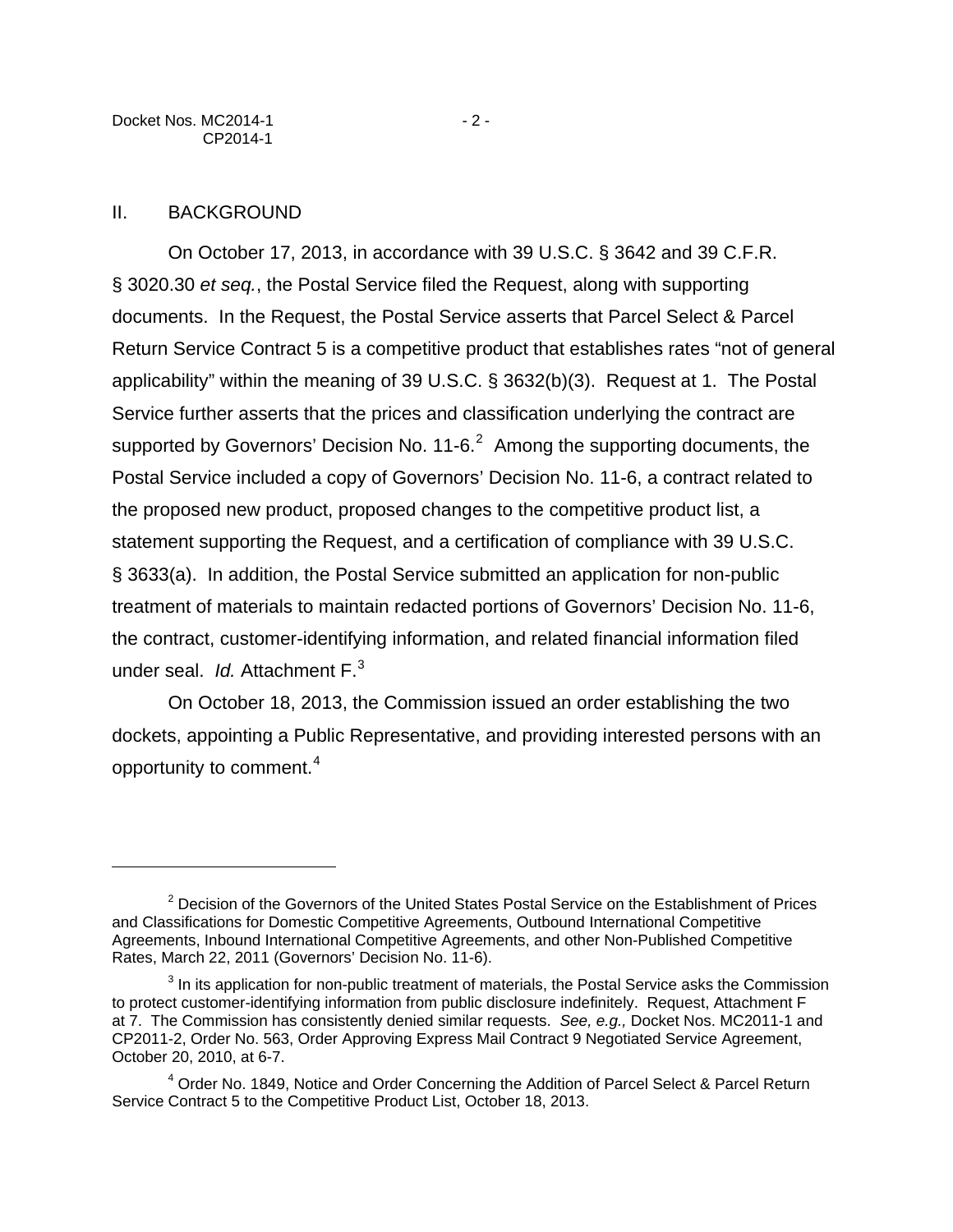The Public Representative filed comments on October 24, 2013. $5$  No other interested person submitted comments.

The Public Representative reviewed the contract, the Statement of Supporting Justification, and the financial data and model filed under seal. *Id.* at 2. The Public Representative concludes that Parcel Select & Parcel Return Service Contract 5 should be categorized as a competitive product and added to the competitive product list because he believes the Postal Service's assertions about the contract appear reasonable. *Id.* at 2-3. Based on the financial model filed by the Postal Service, the Public Representative states that the contract should meet the requirements of 39 U.S.C. § 3633(a) during the first contract year. *Id*. at 3. He notes that the contract contains an annual adjustment provision, which he believes should permit revenues to cover costs during subsequent contract years.<sup>[6](#page-2-1)</sup> Id. He further notes that the Commission will have the opportunity to review cost, revenue, and volume data associated with the contract as part of each year's Annual Compliance Determination (ACD). *Id.* 

## IV. COMMISSION ANALYSIS

 $\overline{a}$ 

The Commission has reviewed the Request, the instant contract, the supporting data filed under seal, and the Public Representative's comments.

*Product list requirements*. The Commission's statutory responsibilities when evaluating the Request include assigning Parcel Select & Parcel Return Service Contract 5 to either the market dominant or the competitive product list. *See* 39 U.S.C.

<span id="page-2-0"></span><sup>&</sup>lt;sup>5</sup> Public Representative Comments on Postal Service Request to Add Parcel Select and Parcel Return Service Contract 5 to Competitive Product List, October 24, 2013 (PR Comments).

<span id="page-2-1"></span><sup>&</sup>lt;sup>6</sup> *Id.* Although the Public Representative states that the contract is expected to remain in effect for 2 years, the contract has a term of 5 years, which may be extended for two 90-day periods. Request, Attachment B at 13.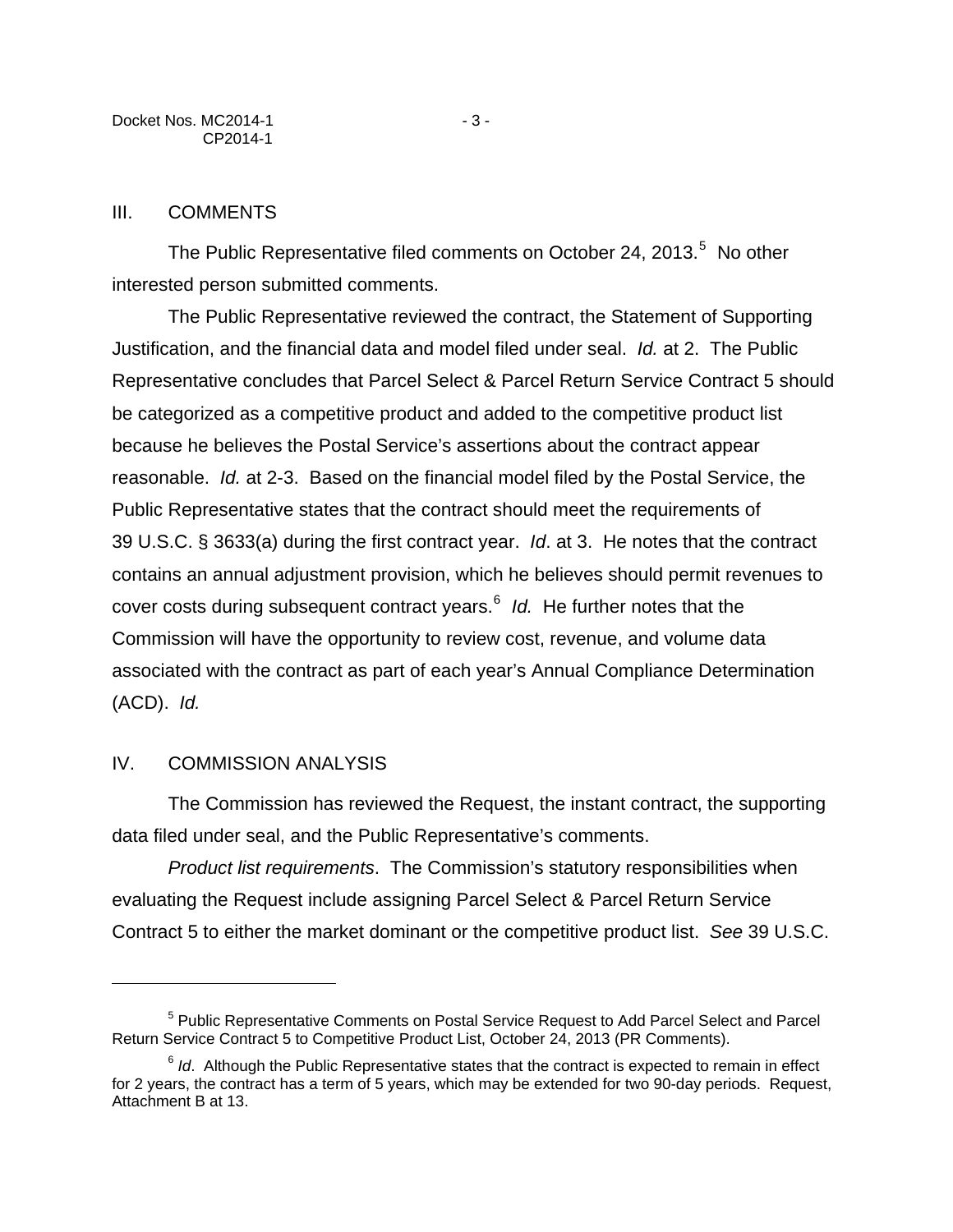§ 3642(b)(1); 39 C.F.R. part 3020.30(d). In addition, the Commission must consider the availability and nature of private sector enterprises engaged in delivering the product, the views of those who use the product, and the likely impact on small business concerns. *See* 39 U.S.C. § 3642(b)(3); 39 C.F.R. §§ 3020.30(f), (g), and (h).

The Postal Service asserts that it provides Parcel Select & Parcel Return Service in a highly competitive market, that other shippers who provide similar services constrain its bargaining position, and that it therefore can neither raise prices nor decrease service, quality, or output without risking the loss of business to competitors. Request, Attachment D at 2. The Postal Service states that the contract partner supports the Request, that expedited shipping is widely available from private firms, and that it is unaware of any small business concerns that could offer comparable services to the contract partner. *Id.* at 3.

The Commission finds that the market for expedited shipping is highly competitive and thus prevents the Postal Service from significantly increasing rates or degrading service without potentially losing volume. This is borne out by the availability of other providers. Further, there is no evidence of an adverse impact on small business concerns. For these reasons, the Commission finds that the instant contract is appropriately classified as a competitive product and added to the competitive product list.

*Cost considerations*. Because Parcel Select & Parcel Return Service Contract 5 is a competitive product, the Postal Service must also show that the contract covers its attributable costs, contributes to the Postal Service's institutional costs, and does not cause any market dominant products to subsidize competitive products. 39 U.S.C. § 3633(a); 39 C.F.R. § 3015.5.

As part of its Request, the Postal Service submitted a certified statement, along with supporting revenue and cost data on the instant contract. Request, Attachment E. In addition, the Postal Service filed supporting revenue and cost data showing that the contract is expected to cover its costs. Based on a review of the financial spreadsheets,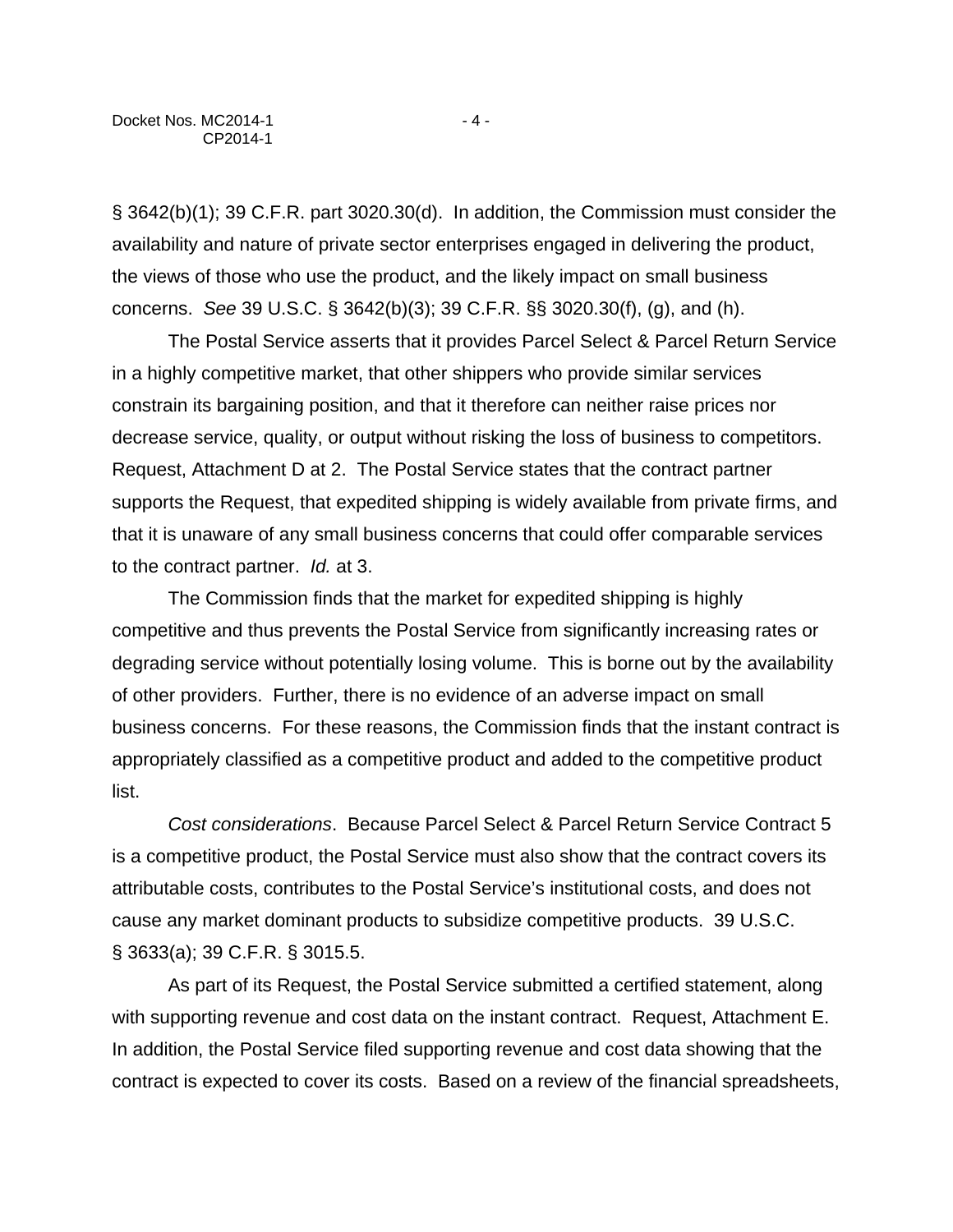the rates in the first year of the contract cover attributable costs. The contract contains a price adjustment provision that adjusts contract rates annually. *Id.* Attachment B at 3. The annual adjustment provision increases the likelihood that prices will cover attributable costs in subsequent years of the contract. However, the Commission will review the contract's cost coverage in the Commission's ACD to ensure that rates continue to cover costs in years two through five of the contract.

The Commission notes that the contract provides for Sunday delivery of Parcel Select packages to ZIP Codes identified in an attachment to the contract. Request, Attachment B at 2. The Postal Service anticipates that Sunday delivery will only account for a small percentage of total Parcel Select volume under the contract and will not hinder its ability to meet statutory requirements. *Id*. The Commission requests that the Postal Service file the Sunday Delivery Pilot Test, and supporting workpapers related to the Sunday Delivery Pilot Test with its FY 2014 Annual Compliance Report. *See* PS\_Analysis\_public.xls, tab: InputsSunday. The Commission finds that Parcel Select & Parcel Return Service Contract 5 complies with the provisions applicable to rates for competitive products.

*Other considerations*. By its terms, the contract becomes effective one business day following the day on which the Commission issues all necessary regulatory approvals. Request, Attachment B at 13. The contract is scheduled to expire 5 years after the effective date, unless, among other things, either party terminates the contract with 30 days' written notice to the other party. *Id.*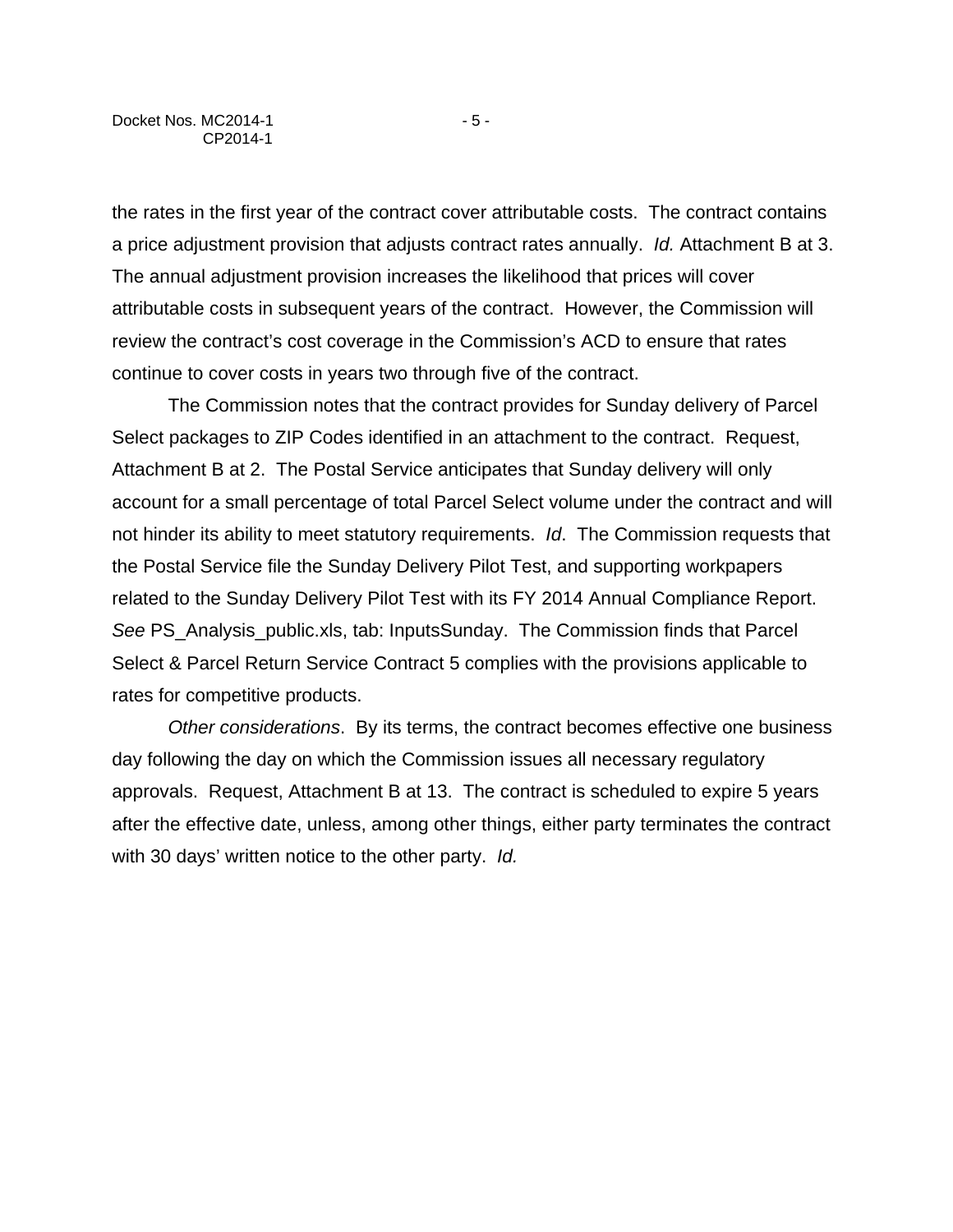$\overline{a}$ 

The contract also contains a provision that allows the parties to extend the contract for two 90-day periods if a successor agreement is being prepared and the Commission is notified at least 7 days prior to the contract expiring. *Id.* at 3-4.[7](#page-5-0) During the extension periods, prices will increase by an amount determined in accordance with the contract's annual adjustment provision. Request, Attachment B at 13. $^8$  $^8$  The Commission finds the two potential 90-day extension periods are reasonable because: (1) prices automatically increase in the extension period, making it likely that the contract will continue to cover its attributable costs; and (2) the extension(s) should assist the Postal Service's contract negotiations by providing additional flexibility.

If the instant contract is terminated prior to the scheduled expiration date, the Postal Service shall promptly notify the Commission.

Within 30 days after the contract terminates, the Postal Service shall file the annual (contract year) cost data, and revenues and volumes disaggregated by rate category and weight associated with the contract.

In conclusion, the Commission approves Parcel Select & Parcel Return Service Contract 5 as a new product. The revision to the competitive product list appears below the signature of this Order and is effective immediately.

<span id="page-5-0"></span> $<sup>7</sup>$  As the Commission noted in Order No. 1773, at 3, the Postal Service clarified that identical</sup> language in Priority Mail Contract 60 "contemplates the Postal Service filing any notices of extension with the Commission at least one week prior to the 3-year expiration date or the extended expiration date." *See* Docket Nos. MC2013-54 and CP2013-70, Order No. 1773, Order Adding Priority Mail Contract 60 to the Competitive Product List, July 8, 2013; *see also* Docket Nos. MC2013-54 and CP2013-70, Response of the United States Postal Service to Chairman's Information Request No. 1, July 1, 2013, question 2.

<span id="page-5-1"></span> $8$  The contract states that prices during any 90-day extension period will be increased in accordance with Term I.G of the contract. *Id.* The Commission notes that the contract's annual adjustment provision is contained in Term I.K, not Term I.G. Thus, should the Postal Service elect to exercise the 90-day extension provision, the Commission directs the Postal Service to include clarification of the price adjustment in any notice of the extension.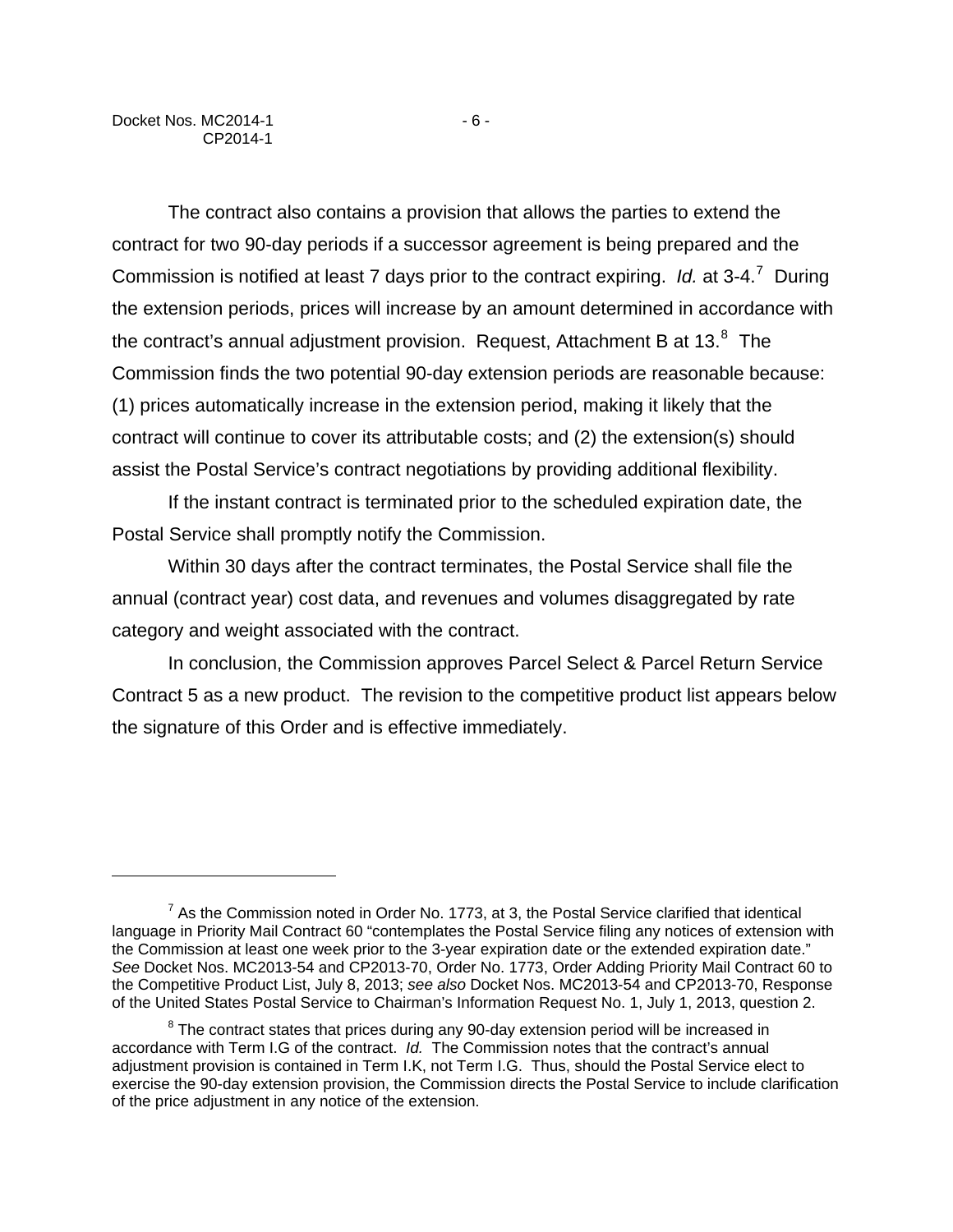# *It is ordered*:

- 1. Parcel Select & Parcel Return Service Contract 5 (MC2014-1 and CP2014-1) is added to the competitive product list as a new product under Negotiated Service Agreements, Domestic. The revision to the competitive product list appears below the signature of this Order and is effective immediately.
- 2. The Postal Service shall notify the Commission if the instant contract terminates prior to the scheduled expiration date.
- 3. Within 30 days after the contract terminates, the Postal Service shall file the annual (contract year) cost data, and revenues and volumes disaggregated by rate category and weight associated with the contract.
- 4. The Postal Service shall file the Sunday Delivery Pilot Test, and supporting workpapers related to the Sunday Delivery Pilot Test with its FY 2014 Annual Compliance Report.
- 5. The Secretary shall arrange for publication in the *Federal Register* of an updated product list reflecting the change made in this Order.

By the Commission.

Shoshana M. Grove **Secretary**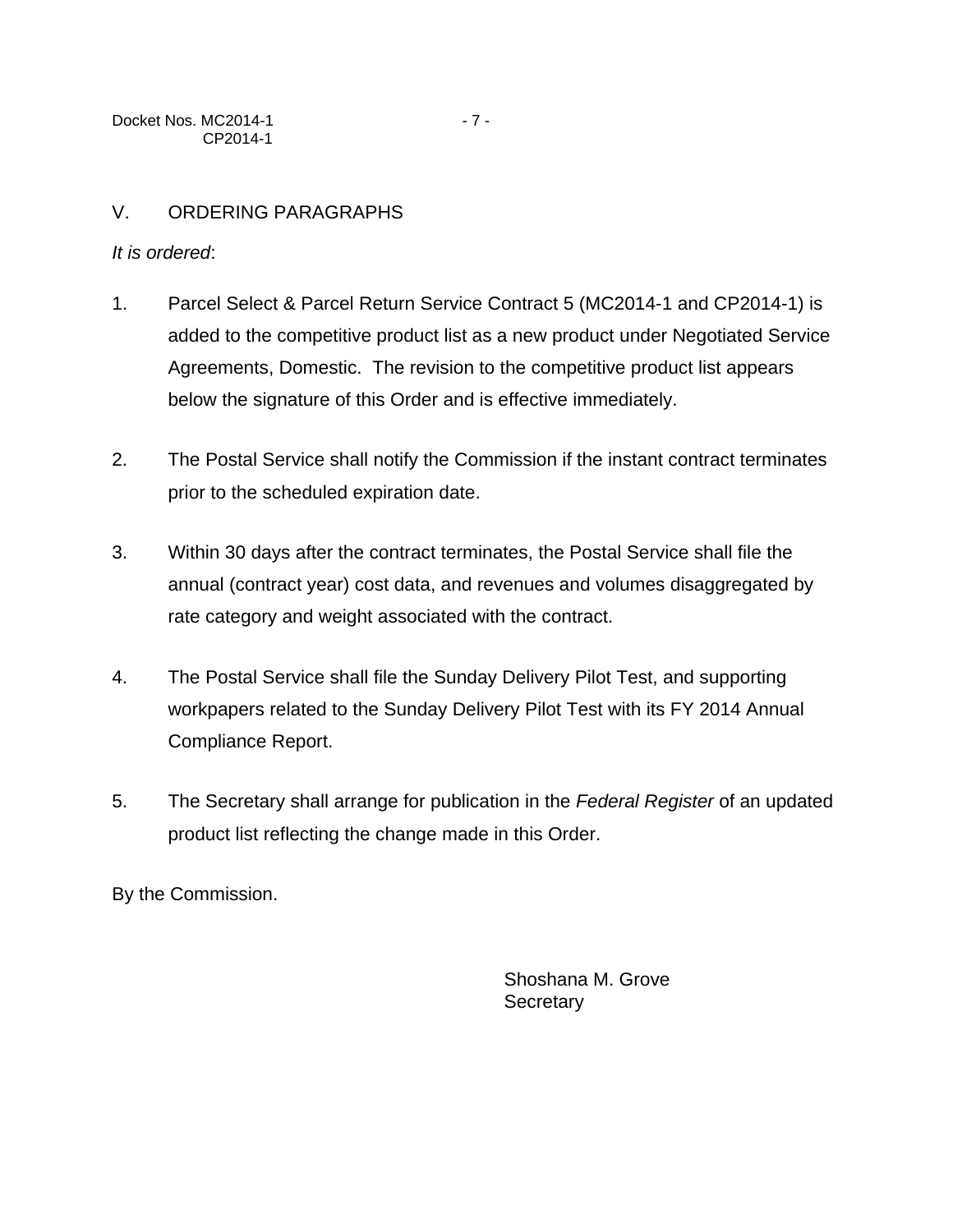Docket Nos. MC2014-1 - 8 -CP2014-1

# CHANGE IN MAIL CLASSIFICATION SCHEDULE CHANGE IN PRODUCT LIST

The following material represents changes to the product list codified in Appendix A to 39 CFR part 3020, subpart A—Mail Classification Schedule. These changes reflect the Commission's Order in Docket Nos. MC2014-1 and CP2014-1. The Commission uses two main conventions when making changes to the product list. New text is underlined. Deleted text is struck through.